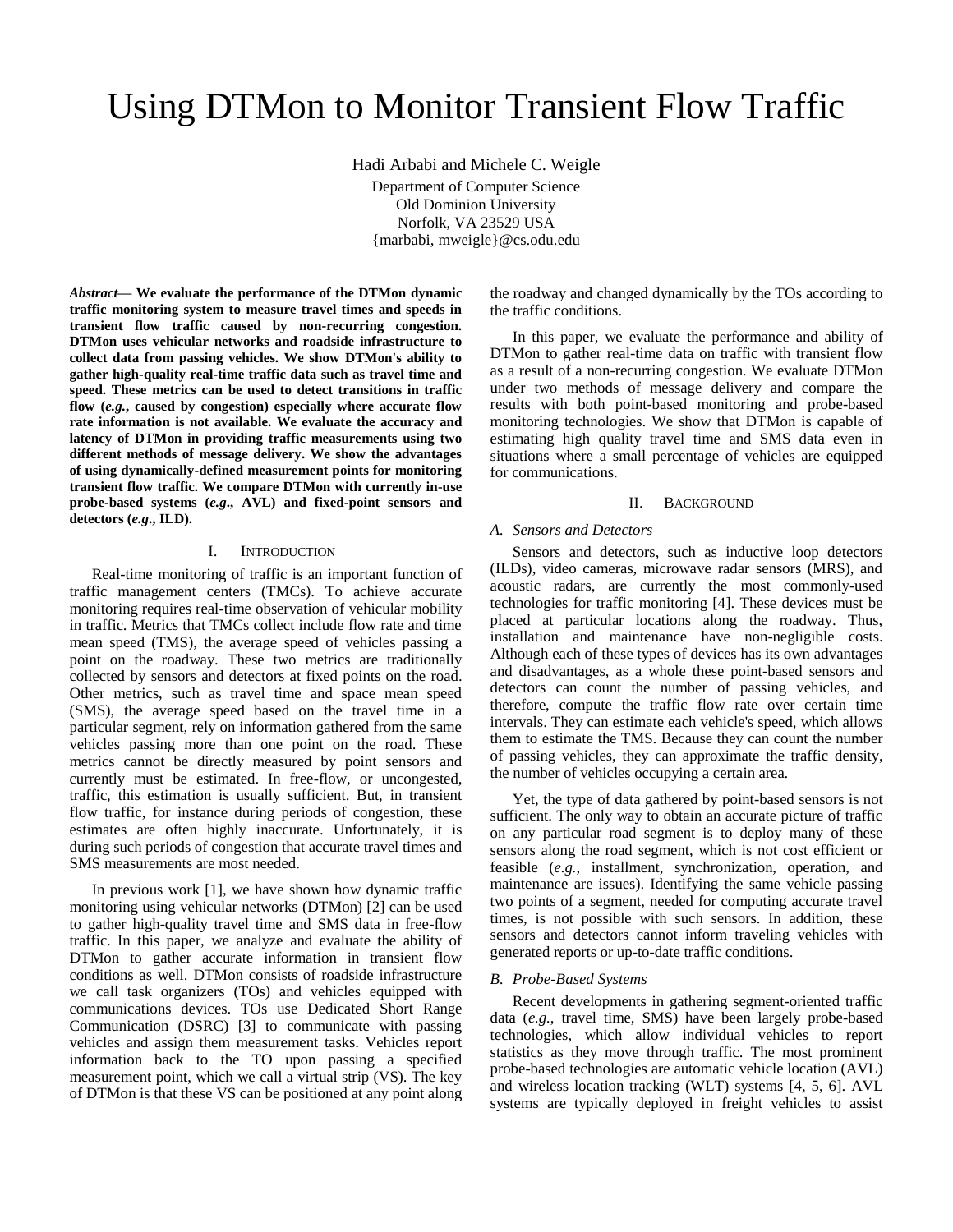owners with tracking their shipments, and thus the data produced is proprietary and not widely shared. In addition, as freight trucks have different travel characteristics than most other vehicles, the collected data is not a highly accurate picture of the overall traffic. WLT systems track the presence of mobile phones in vehicles, but they typically rely on coarsegrained positioning (based on cell towers) that cannot reliably identify roadways. In addition, they count each phone as a different vehicle, even though a single vehicle may contain multiple phones, so the data collected is not yet high quality. Probe-based systems generally have issues due to sampling period and sample size. Vehicles periodically send updates on their position at specific intervals, so the time that a vehicle passed a particular point (and its speed) must be interpolated using samples taken at different times and locations. Having an accurate position and speed of vehicles requires a higher sampling rate, which would consume the radio channel bandwidth unnecessarily since an excessive amount of data will be transmitted. In our system, DTMon, vehicles can report data upon passing a particular monitoring point rather than just periodically. Another limitation to probe-based systems is that typically only a small subset of the vehicle population is equipped to gather statistics. This *market penetration rate* can greatly affect the quality of estimated metrics.

# *C. Congestion*

There are two types of traffic congestion. *Recurring congestion* occurs regularly at the same locations on the roadway system at about the same time every day. *Nonrecurring congestion* occurs when a crash or other unusual event (such as a construction zone, merging traffic, or severe weather) causes a reduction in the traffic-carrying capacity. Detecting recurring congestion is not a critical monitoring process and requires a long-term overview (*i.e.*, weekly, monthly, or annual) of a large archive of collected traffic data, estimated metrics, and structural features of the roads (*e.g.*, capacity) in addition to extra data-mining to detect the recurrence of similar patterns, all of which can be done offline. Detecting and monitoring non-recurring congestion, on the other hand, is an important function of TMCs. Extended periods of non-recurring congestion may require immediate action, including notifying emergency personnel, highway patrols, or even changing traffic light timings on surface streets to handle the extra capacity from diverted highway vehicles.

# III. RELATED WORK

Recent research on wireless traffic monitoring is focused on intelligently combining the best data from the traffic network to provide traffic information, directions and driver services. Inrix [5] uses combined collected data from various sources (*i.e.*, sensors and detectors, AVL systems, and mobile nodes) to generate reports. Wireless technology and mobile nodes are the most recent available source for traffic monitoring. Cell phones are the main part of the architecture in the Mobile Millennium project [6]. PATH's Group-Enabled Mobility and Safety (GEMS) project [7] uses mobile nodes as clients of traffic reports. GEMS is based on AVL and WLT technologies with the use of Internet queries for delivering data to handheld devices. The challenge in AVL and WLT systems is to determine the minimum collection rate of positioning data

required to achieve the desired level of travel time estimation accuracy. This minimum collection rate can vary in different traffic conditions and with various penetration rates and sample sizes [8, 9]. CarTel [10] uses cell phones and cars as nodes in a dynamic sensor network. In this distributed mobile sensor computing system, software is used to collect, process, and visualize data from sensors located on mobile devices to a central portal. TrafficView [11] is a scalable traffic monitoring system for inter-vehicle communication considering road conditions, but it does not consider low market penetration rates or low traffic density. Kitani *et al.* [12] have proposed traffic information sharing using public buses traveling regular routes. This VANET-based technique is only useful in urban areas with good public transportation systems and only monitors those areas traveled by the transit system.

# IV. OVERVIEW OF DTMON

In this section, we provide an overview of the DTMon architecture. The main components are the roadside infrastructure, the equipment in each vehicle, and virtual strips.

# *A. Task Organizer*

DTMon uses roadside infrastructure, called *task organizers* (TOs), to communicate with passing vehicles using a Dedicated Short Range Communications (DSRC) [3] device. The TO assigns measurement tasks, collects reports from the vehicles, organizes the received measurements, and informs vehicles about upcoming traffic conditions. The goal of the TO is to provide accurate measurement information to the TMC and to disseminate timely messages from the TMC to equipped vehicles. Multiple TOs may be deployed along a single roadway. We assume that all TOs in a region are connected to a central server at the TMC. This allows the TMC to provide aggregated information about the whole region.

## *B. Vehicles*

Vehicles in DTMon are equipped with a Global Positioning System (GPS) device and a DSRC communications device. Vehicles record their speed, GPS position, and travel direction along with a timestamp. Each transmitted message from a vehicle contains a header that includes all of above information. Vehicles receive tasks from a TO, which can be triggered at a specific time, speed, or location. After completing a task, the vehicle produces a report that is either forwarded back to the TO or stored and carried to the next available TO.

## *C. Virtual Strips*

A *virtual strip* (VS) defines a measurement point on the road. Two virtual strips can be used to create a *virtual segment*. Each strip can be represented either as a line or by a set of points, with one point for each lane (in the form of latitude, longitude, and altitude). We show an example of a highway with two TOs and five VS in Figure 1.



Figure 1. Five dynamically defined VS and two TOs.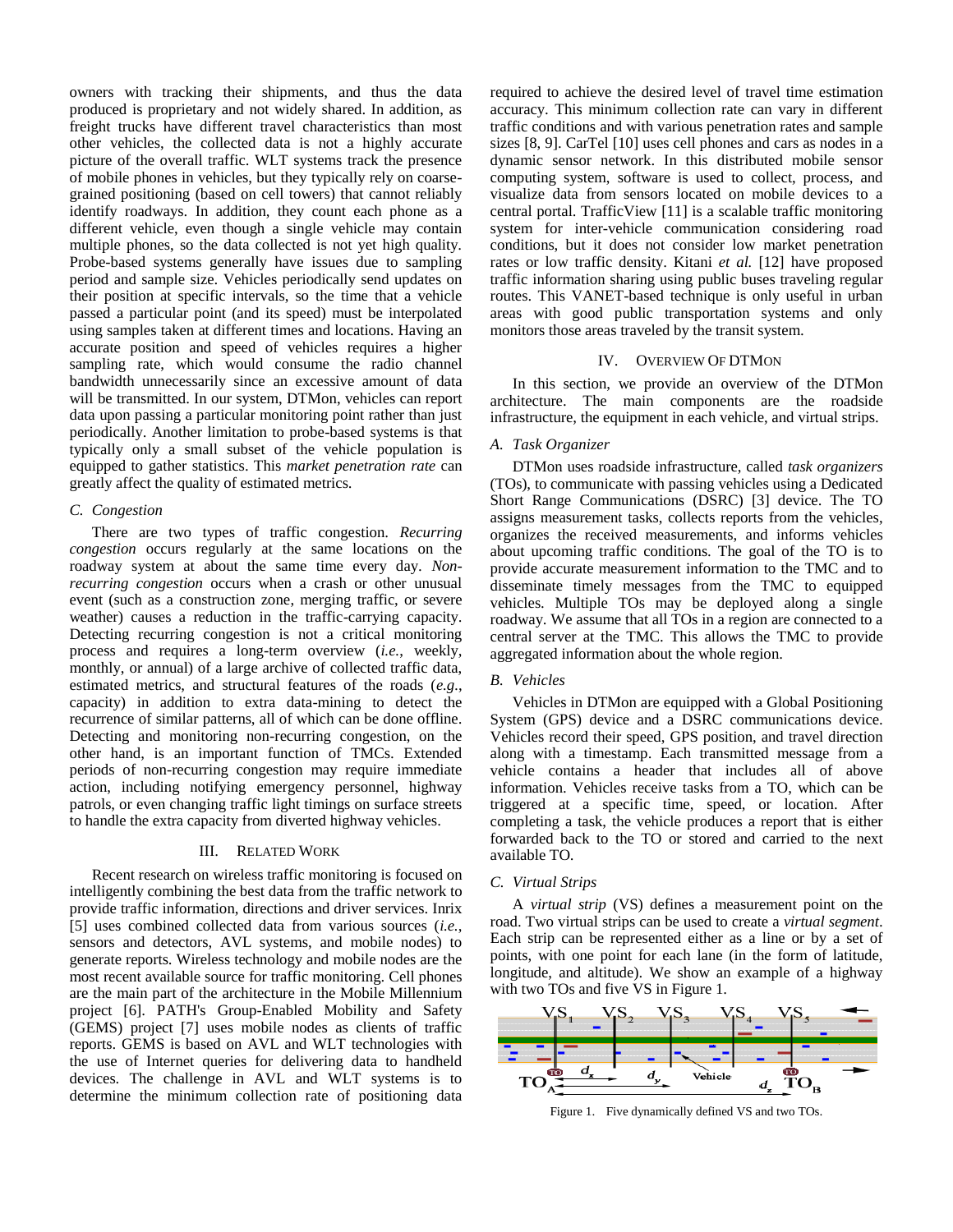# *D. Message Delivery*

In DTMon, measurement reports from vehicles are typically forwarded through the vehicular network to a TO. In this *Regular Forwarding (RF)*, a vehicle passing a VS will forward its report to the closest TO from the list of TOs defined in the task. The success of this forwarding depends upon several factors, including the transmission range of the DSRC devices (typically 300 *m*), the inter-vehicle spacing between equipped vehicles, and the market penetration rate (PR). In many situations, especially in low density traffic or with low PR, messages that depend upon RF are not able to be reliably delivered to a TO. Therefore, methods other than RF must be considered to improve the amount of information that can be delivered in such traffic conditions.

In some situations, DTMon can use traffic traveling in the opposite direction for forwarding, which may reduce the intervehicle spacing of equipped vehicles and improve the amount of information received. In situations where there are multiple TOs on the roadway, the combination of RF and store-andcarry (SAC) can be used. In *Regular Forwarding plus Storeand-Carry (RF+SAC)*, a vehicle will attempt to forward the message to the closest TO using RF and will also store and carry the message to the next TO in order to ensure reception by a TO. Duplicate reports are detected by the central server at the TMC using the message generation time and location.

## V. DTMON IN TRANSIENT FLOW TRAFFIC

Because the coverage area of a single TO is limited and transient traffic conditions can cause periods of network disconnectivity, there is a need for multiple TOs in areas that are prone to experiencing non-recurring congestion events. When multiple TOs are used, message delay and latency may affect the quality of data that can be accurately gathered. In addition, it is important to carefully assign measurement points in transient traffic as the conditions can change quickly. We show how DTMon can allow for the dynamic creation of new measurement points (VS) and the movement of existing VS.

#### *A. Latency*

In DTMon, tasks can include the locations of multiple TOs. This adds the ability for messages to be stored and be dropped off at the next available TO during the travel (using RF+SAC). This will reduce the number of messages lost due to unsuccessful forwarding. In addition to covering a wider area, the use of multiple TOs can improve the message delivery mechanism. The delay between a vehicle passing a VS and delivering the report to a TO may be reduced in some instances. Furthermore, generated reports and traffic warnings by TOs can be spread faster and more reliably in the region.

*Message delay* is the delay from when a message was generated to when it was received by a TO. Since vehicles' timestamp all reports, the receiving TO can calculate the message delay for each message. When messages are delivered to multiple TOs in a region, there is additional processing delay associated with sending the message to the central TMC and having that data aggregated with previously received data. We use the term *latency* for the total time from when a message was generated to when it is ready to be used in analysis. In a single-TO system, the latency is the same as the message delay.

TMCs often aggregate data and use specific averaging intervals (*e.g.*, 1 *min*, 5 *min*) when reporting traffic conditions. Latency is important if it rises to higher than the averaging interval. In this case, some late-arriving data may not be included in the estimate.

Figure 2 shows two TOs and a single VS. The distances between the TOs and the VS are shown as  $d_i$ , and the free-flow travel time between the points is shown as  $t_i$ . In a bi-directional roadway, messages can be stored and carried from  $VS_i$  to  $TO_1$ by vehicles traveling in the opposite direction from the vehicle that generated the report. This may decrease the message delay when the travel time in the segment  $TO<sub>1</sub>VS<sub>i</sub>$  in the opposite direction is lower than the travel time from  $VS_i$  to  $TO_2$ .



Figure 2. Two TOs, virtual strip  $VS_i$ , and actual travel times.

If there is some point (for instance, *x* in Figure 2) past which a message cannot be forwarded and only one TO is used, there will be an unsuccessful message delivery. By adding an additional TO, this message can be stored and carried to  $TO<sub>2</sub>$ . The message delay of a message carried from  $VS_i$  to  $TO_2$  is  $t_2$ , which is the average travel time from  $VS_i$  to  $TO_2$ . There is no need to forward the message back to  $TO_1$ . If  $VS_i$  is near  $TO_2$ , the message can be forwarded to  $TO_2$  (using RF) with little delay (on the order of milliseconds) or be stored and carried to TO<sub>2</sub> (using RF+SAC) with the average delay  $t_2$ , the travel time from  $VS_i$  to  $TO_2$ .

In the case where a TMC can process reports delivered to either  $TO<sub>1</sub>$  or  $TO<sub>2</sub>$ , messages can be forwarded in any direction or stored and carried to the closest TO. Here, the average message delay in a uni-directional roadway is:

$$
\overline{delay} = \frac{(n_f \bar{t}_f + n_c \bar{t}_c)}{n} \tag{1}
$$

$$
\overline{delay} = w_f \bar{t}_f + w_c \bar{t}_c \tag{2}
$$

where

 $n_f$  = total number of distinct received forwarded messages

 $n_c$  = total number of distinct received carried messages

- $n =$  total number of distinct received messages
- $t_f$  = forwarding delay  $\approx 0.0$
- $t_c$  = carrying delay  $\approx$  average travel time
- $w_f = n_f/n$ , percentage of messages that are forwarded
- $w_c = n_c/n$ , percentage of messages that are carried

The average delay of message generated in segment  $TO<sub>1</sub>TO<sub>2</sub>$  is  $t/2$ , the average travel time from any VS inside the segment  $TO<sub>1</sub>TO<sub>2</sub>$ . The average delay for messages related to VS<sub>*i*</sub> will be  $w_f t_1 + w_c t_2$ .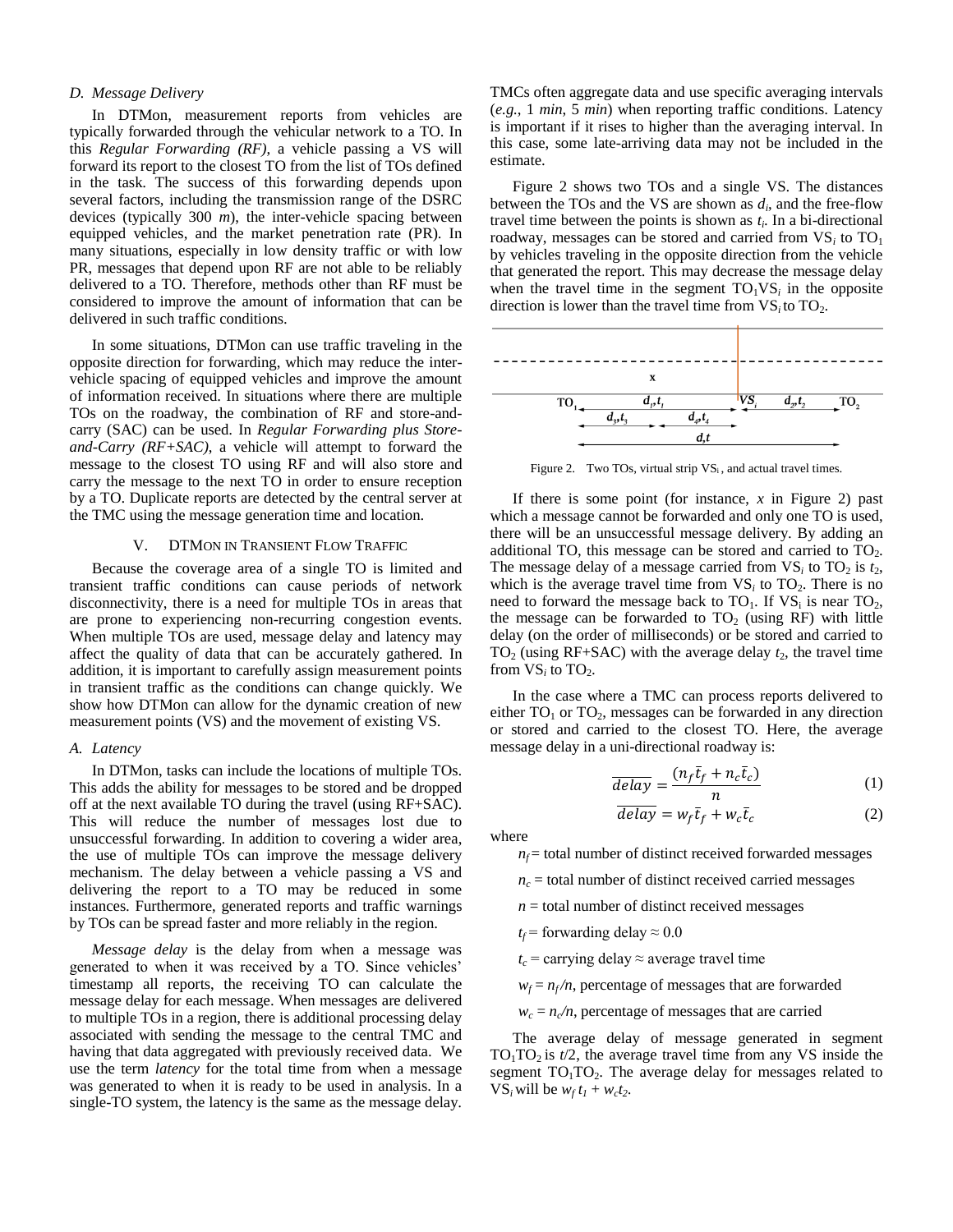Note that the average travel time in each interval highly depends on the actual traffic conditions on the road. For example, a non-recurring congestion event between VS*<sup>i</sup>* and  $TO<sub>2</sub>$  will cause an increase in  $t<sub>2</sub>$ . Therefore, all messages behind the congestion event that are stored to be carried will be delivered to  $TO<sub>2</sub>$  with message delay higher than expected. In addition, if the density of equipped vehicles is high, most of the messages will be successfully forwarded, and  $w_c$  will be small and the message delay will tend towards zero. In the case where all forwarded messages are dropped due to disconnectivity in the network, they will be carried, therefore  $w_f$  will be small and the message delay will tend towards the average travel time.

If congestion occurs at a point  $x$  in Figure 2,  $t_3$  will increase which will cause an increase in the overall travel time  $t<sub>l</sub>$  (and a corresponding decrease in SMS) in any segment surrounding *x*  $(e.g., TO<sub>1</sub>VS<sub>i</sub>)$ . This transition in travel time has no impact on message delay when RF is used, but it will impact message delay when RF+SAC is used and  $x$  is after  $VS_i$ . TO<sub>2</sub> will receive the stored messages carried by vehicles with additional delay caused by the congestion.

## *B. Dynamically Defined Virtual Strips*

The location of VS can be re-defined and modified by a TO at any time. A TO can divide the roadway into several virtual segments. The size of the segments can vary by relocating the VS. Also, additional VS can be defined inside any desired virtual segment. This allows the TO receive more traffic information by defining additional points of interest on the road without the cost of using additional TOs. Currently, achieving this would require the installment of numerous sensors and detectors along the road. In AVL and WLT systems, this would require a significant increase in the sampling rate to maintain the desired level of accuracy [9].

Congestion can produce a transition in traffic flow which cannot be detected by probe-based systems when the PR is not high. We show that the transition in the flow rate can produce a transition in travel time and SMS, which can be detected by DTMon. The travel time algorithms proposed by Sethi *et al.* [13] and Sermons [14] utilize both the travel time and average speed measures of the congested segment and the adjacent segment. DTMon using dynamically defined strips/segments can satisfy this data requirement. Two variables, travel time and speed, are compared to historical averages for each segment to infer if congestion occurs on this segment. It was found by Sethi that traffic measures for the congested segment were most useful for detecting congestion located in the downstream portion of the segment, while traffic measures for the next upstream segment worked well for detecting congestion occurring in the upstream or middle portion of the segment. The segment in the upstream portion that shows no significant change in traffic measures is inferred to be the endof-the-queue.

Identifying the end-of-the-queue is important for traffic engineers as this is the place where most secondary incidents occur. The primary incident is the cause of the congestion, but secondary incidents tend to occur at the point where the speed transition is the sharpest. Traffic engineers would like to be able to identify these locations so that approaching drivers can

be warned in advance, potentially avoiding the secondary incidents.

## VI. EVALUATION

There are several factors that can affect the quality of data gathered by a VANET-based traffic monitoring system like DTMon. The first factor is the percentage of equipped vehicles, or the market penetration rate (PR). Second, we are concerned with the amount of information (*i.e.*, location, speed, time) that is received from vehicles. Third, we must consider how quickly and in what manner the information is received. Methods that can collect more information from vehicles with less latency are preferred in up-to-date traffic monitoring.

The *message reception rate* (MRR) for a particular VS is the percentage of messages generated by equipped vehicles passing the strip that were received by the TO. The *information reception rate* (IRR) for a particular VS is the percentage of messages received by the TO out of all possible messages generated by vehicles passing the strip (*i.e.*, as if all vehicles were equipped). The IRR indicates how well count information can be collected by the TOs under scenarios with different PR. The traffic density affects the MRR when regular forwarding is used. IRR is the product of the MRR and PR, so the percentage of equipped vehicles has a strong influence on the IRR, as the upper limit of the IRR (when  $MRR = 100\%$ ) is the PR.

# *A. Simulation Setup*

We use VANET modules [15] that we developed for *ns-3* [16] to examine DTMon's ability to collect high-quality traffic data, especially travel time and SMS, in transient flow traffic (*i.e*., non-recurring congestion). We have implemented and use Treiber's Intelligent Driver Model (IDM) [17] and MOBIL lane changing which are well-known car-following models. We use the *ns-3* default log-distance fading model for the distribution of the attenuation of the signal in our network.

As shown in Figure 3,  $TO<sub>1</sub>$  is located 1 *km* away from the entrance of a bi-directional four-lane highway.  $TO<sub>5</sub>$  is located 5 *km* away from the beginning of the highway as an optional secondary TO for the cases when RF+SAC is used. The vehicles enter the highway with a medium flow rate (average 1800 *veh/h*) to simulate slightly sparse traffic where the possibility of message reception by TOs is much lower than in dense traffic [1]. Trucks, which keep larger inter-vehicle spacing and have slower acceleration and deceleration than cars, comprise 20% of vehicles. The desired speed of all vehicles is 65±5 *mph* (29±2.2 *m/s*).

We induce congestion by stopping a vehicle in the first lane 1.5  $km$  away from the entrance, between  $VS_1$  and  $VS_2$ , 5 minutes after the simulation has started. The stopped vehicle is outside the communication range  $(300 \text{ m})$  of TO<sub>1</sub> and is relatively far from  $TO<sub>5</sub>$ . The vehicle will remain stopped for 5 minutes, then the vehicle will start moving, allowing traffic flow to gradually return to normal. During the stopping phase, following vehicles will slow and try to change lanes around the stopped vehicle. This causes traffic congestion in both lanes. We have observed through experimentation that 5 minutes is long enough to create a nonrandom transient flow. Note that congestion could have occurred at any point on the road and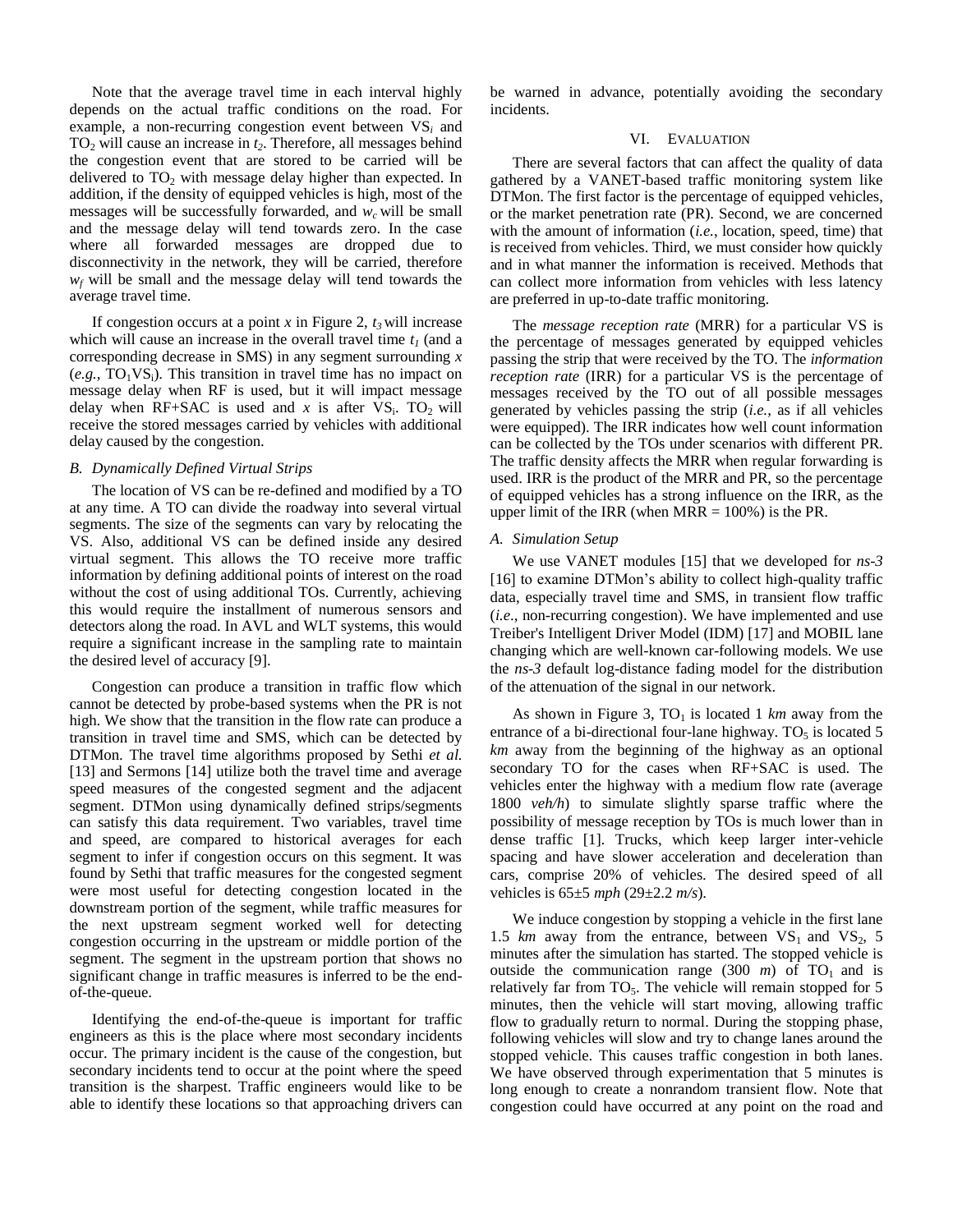virtual strips can be defined dynamically by TOs. We named only those VS that surround the starting point of the congestion.

The performance of DTMon to collect traffic data is compared with the actual simulation status (ground truth) at VS<sup>2</sup> (2 *km* away from the highway entrance and 0.5 *km* from the stopped vehicle). To compare our system with AVL, we assume that some percentage of the trucks are able to periodically communicate directly to an operating center to report their current status. For comparison with fixed point sensors and detectors (*e.g.*, ILDs or microwave radar sensors), we use actual simulation data sampled from  $VS_1$  and  $VS_2$ . We execute 10 runs of the simulation (20 *min* each) for each experiment. We test PRs of 5, 10, 25, 50, and 100%.



Figure 3. Location of TOs and virtual strips (not to scale).

## *B. MRR and IRR using RF or RF+SAC*

For strips within transmission range of  $TO_1$  (*e.g.*,  $VS_1$ ), the message reception rate (MRR) is 100% and the information reception rate (IRR) equals the market penetration rate (PR). For farther strips where message delivery is required, the MRR using regular forwarding (RF) varies according to the distance from the TO and the PR. When RF+SAC is used, only PR affects the MRR.

Table I shows the MRR for RF, RF using traffic in the opposite direction, and RF+SAC for different penetration rates. With low PR, no messages were able to be forwarded using RF. Even using traffic in the opposite direction does not improve the MRR. In 25% PR,  $TO_1$  receives only 5.71% of messages (only  $1.43\%$  of total information) from  $VS<sub>2</sub>$ . Only RF+SAC was able to deliver messages with full MRR. In medium PR (*e.g.*, around 50%), RF can deliver almost half of the messages although the IRR still remains below 30%. Using traffic in opposite direction only improved MRR by 7%. In 100% PR,  $TO_1$  misses about 20% of messages when RF alone is used (due to medium traffic flow rate and high inter-vehicle spacing). Using traffic in opposite direction for delivery improves the MRR by 15%.

TABLE I. MRR FOR DIFFERENT PENETRATION RATES.

| PR   | Actual | RF    | $RF+w/opp$ | $RF+SAC$ |
|------|--------|-------|------------|----------|
| 5%   | 100    | 0.00  | 0.00       | 100      |
| 25%  | 100    | 5.71  | 5.71       | 100      |
| 50%  | 100    | 52.03 | 56.20      | 100      |
| 100% | 100    | 79.50 | 91.01      | 100      |

Table II shows the corresponding IRR. Note that, having low IRR in low penetration rates means that the system cannot estimate traffic flow rate or density. For example, DTMon in 25% PR can only count 1.43% (25% with SAC) of vehicles in the traffic, thus the flow rates estimated by DTMon will be 0.014 (0.25 with SAC) of the actual flow rate on the road. This is a limitation of any system that does not directly count the physical presence of vehicles.

TABLE II. IRR FOR DIFFERENT PENETRATION RATES.

| <b>PR</b> | Actual | RF    | $RF+w/opp$ | $RF+SAC$ |
|-----------|--------|-------|------------|----------|
| 5%        | 100    | 0.00  | 0.00       |          |
| 25%       | 100    | 1.43  | 1.43       | 25       |
| 50%       | 100    | 26.01 | 28.10      | 50       |
| 100%      | 100    | 79.50 | 91.01      | 100      |

Figure 4 shows the percentage of messages that were forwarded or carried using RF+SAC in different penetration rates. Even in 100% PR, 20% of messages were carried. Figure 4 also shows that with 100% PR using RF, in which no messages are carried, DTMon will count 20% fewer vehicles than actually exist. This is because inter-vehicle spacing can still be above the DSRC transmission range (300 *m*) in medium traffic flow. This is especially true for sections after a point of congestion but before  $VS_2$  where the traffic flow rate decreases and the gap among vehicles increases.



Figure 4. MRR from  $VS_2$  using RF+SAC in different PRs.

#### *C. Travel Time and Space Mean Speed*

First, we show that ILDs cannot accurately estimate travel times during transient traffic flow.



Figure 5. Estimated travel time by ILDs compared to actual (aggregation every 5 minutes).

Figure 5 shows the travel time in seconds, averaged every 5 minutes, for ILDs along with the actual (ground truth) travel times. Recall that congestion starts from beginning of the second interval  $(t = 5 \text{ minutes})$  and reaches its peak at the end of this interval  $(t = 10 \text{ minutes})$  when it starts to release during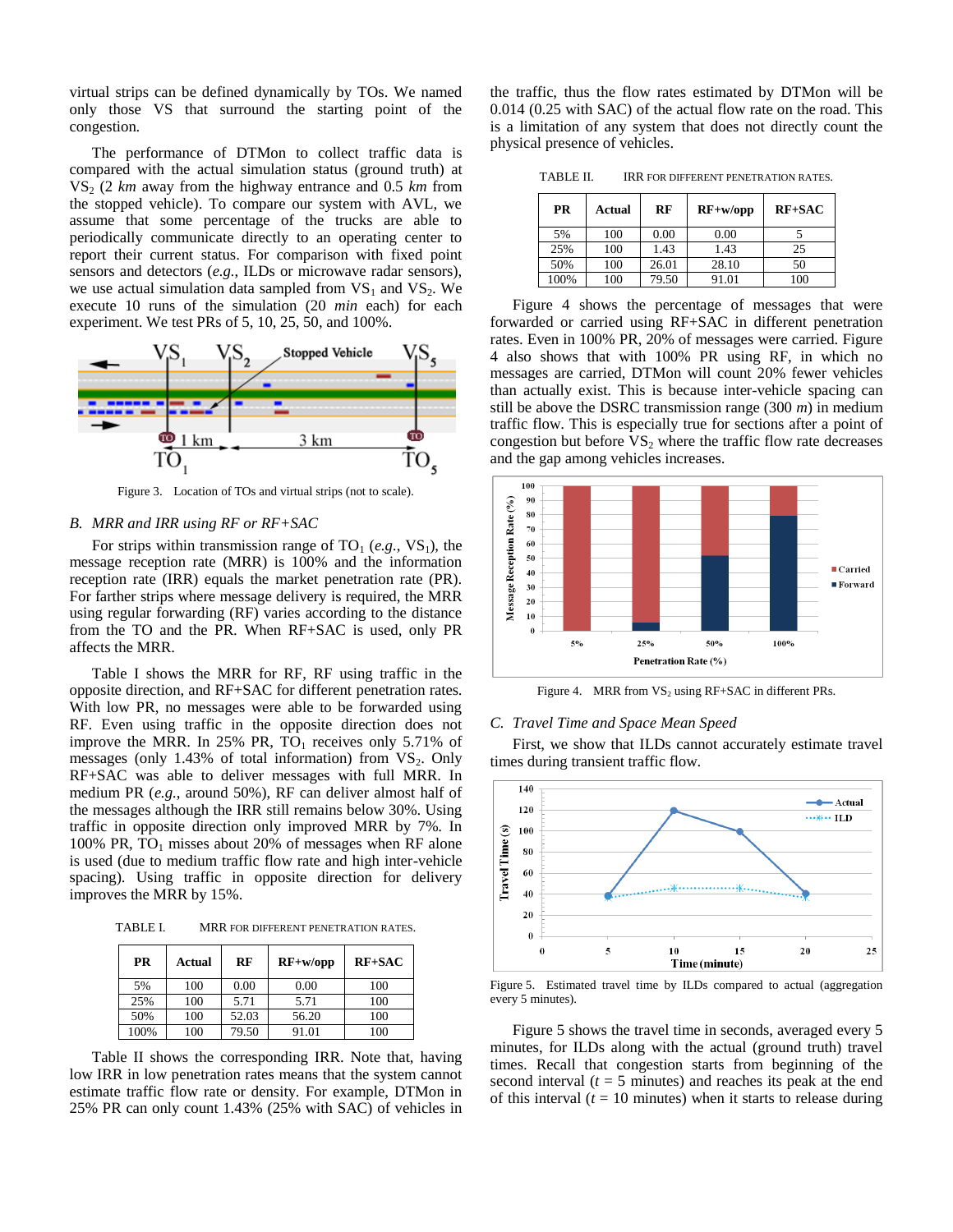the third interval  $(t = 10-15$  minutes). Since the ILDs estimate the travel time as the segment size divided by the averaged traffic spot speed, they cannot accurately follow the transient nature of the non-recurring congestion event.

Probe-based monitoring can perform better than ILDs for measuring travel times and SMS, so we compare the estimated travel time and SMS during each interval (1 *min* or 5 *min*) among data collected using RF, RF+SAC, and AVL.  $RF_p$  is RF when PR is *p*. In AVL where equipped vehicles are only trucks,  $AVL<sub>p</sub>$  is AVL when  $p$  percentage of the total trucks in traffic are equipped. For example,  $AVL_{25}$  means 25% of the trucks in traffic belong to AVL and are equipped.  $AVL_{25}$  can be compared with  $RF_5$  in DTMon since 5% of the total population of vehicles are equipped (20% of all vehicles are trucks).

Tables III and IV show the results of a t-test with alpha 0.05 (95% confidence) for travel time (in *seconds*) in four 5-minute intervals, as well as the average travel time and SMS (in *m/s*) for the entire 20 minutes with 5% PR. The *t-Stat* column is the result of the t-test, showing if the mean of the samples is larger or smaller than the mean of the actual data. The *p-Value* column is the probability that the sample and the actual data come from different distributions. If *p-Value* is less than alpha (0.05), then the sample population and the actual population are deemed to have a significant statistical difference.

TABLE III. T-TEST AVL<sub>25</sub> AND ACTUAL.

| Time       |        | Actual  |        | AVL <sub>25</sub> |           | p-Value | Sig. |
|------------|--------|---------|--------|-------------------|-----------|---------|------|
| (min)      | Mean   | Var     | Mean   | Var               | t-Stat    |         |      |
| $0 - 5$    | 38.55  | 0.40    | 43.12  | 0.03              | $-1.5326$ | 0.0393  | Yes  |
| $5-10$     | 119.51 | 0.46    | 138.01 | 0.02              | $-7.0277$ | 0.0055  | Yes  |
| $10-15$    | 99.59  | 0.32    | 127.86 | 0.60              | $-1.8161$ | 0.0018  | Yes  |
| $15-20$    | 40.62  | 0.28    | 42.97  | 1.10              | $-2.1121$ | 0.0400  | Yes  |
| $0 - 20$   | 74.57  | 1456.39 | 87.99  | 1163.09           | $-0.8172$ | 0.0360  | Yes  |
| <b>SMS</b> | 13.41  |         | 11.36  |                   |           |         | Yes  |

TABLE IV. T-TEST RF<sub>5</sub>+SAC AND ACTUAL.

| Time       |        | Actual  |        | $RF5+SAC$ |           |         |       |
|------------|--------|---------|--------|-----------|-----------|---------|-------|
| (min)      | Mean   | Var     | Mean   | Var       | t-Stat    | p-Value | Size. |
| $0 - 5$    | 38.55  | 0.40    | 40.40  | 5.19      | $-0.9700$ | 0.4371  | No    |
| $5-10$     | 119.51 | 0.46    | 113.89 | 666.13    | 0.6910    | 0.0559  | No    |
| $10-15$    | 99.59  | 0.32    | 105.39 | 902.07    | $-2.8911$ | 0.0223  | Yes   |
| $15-20$    | 40.62  | 0.28    | 39.38  | 21.68     | 0.0060    | 0.9577  | No    |
| $0 - 20$   | 74.57  | 1456.39 | 69.77  | 1025.95   | 0.0773    | 0.9391  | No    |
| <b>SMS</b> | 13.41  |         | 14.33  |           |           |         | No    |

Travel time and SMS estimated by  $AVL<sub>25</sub>$  systems have significant difference compared to the actual data as shown in Table III. Even in 5% PR,  $RF_5+SAC$  provides travel times and SMS with no significant difference from the actual travel time and SMS as shown in Table IV. In addition, the eminent change in travel time with a large mean difference occurring in the second and third interval shows the possibility of congestion or transition in traffic flow.

Figure 6 shows the travel times for actual,  $AVL_{25}$ , and  $RF+SAC_5$ . Note that  $RF_5$  has 0.0 MRR and therefore no travel time can be estimated. As indicated in Tables III and IV,  $RF+SAC<sub>5</sub>$  can produce travel times much closer to the actual traffic status than  $AVL<sub>25</sub>$ .



Figure 6. Average travel time (aggregation every 5 minutes).

Table V shows that even  $AVL<sub>100</sub>$  provides significantly different estimation of travel time and SMS compared with the actual status of the highway. Table VI shows that  $RF_{50}$  (and by extension,  $RF+SAC_{50}$  can provide high quality estimation of travel time and SMS that is not significantly different than the actual traffic conditions. The addition of SAC to RF will only add to the data quality because even more data can be delivered than with RF alone. Table VII shows the comparison between  $RF_{50}$  and  $RF+SAC_{50}$ . Some of the messages with  $RF+SAC$ may have higher message delay (which we will discuss in Section VI.D), but as long as the delay is less than the aggregation interval, the data can be used in the traffic analysis.

TABLE V. T-TEST AVL<sub>100</sub> AND ACTUAL.

| Time       |        | Actual  |        | AVL <sub>100</sub> | t-Stat      |         |      |
|------------|--------|---------|--------|--------------------|-------------|---------|------|
| (min)      | Mean   | Var     | Mean   | Var                |             | p-Value | Sig. |
| $0 - 5$    | 38.55  | 0.40    | 44.95  | 0.01               | $-15.8148$  | 0.0402  | Yes  |
| $5-10$     | 119.51 | 0.46    | 144.98 | 0.0007             | $-54.8502$  | 0.0116  | Yes  |
| $10-15$    | 99.59  | 0.32    | 139.86 | 0.03               | $-153.0912$ | 0.0041  | Yes  |
| $15 - 20$  | 40.62  | 0.28    | 44.79  | 0.08               | $-23.6415$  | 0.0269  | Yes  |
| $0 - 20$   | 74.57  | 1456.39 | 93.64  | 2722.33            | $-3.4170$   | 0.0111  | Yes  |
| <b>SMS</b> | 13.41  |         | 10.67  |                    |             |         | Yes  |

TABLE VI. T-TEST RF<sub>50</sub> AND ACTUAL.

| Time       |        | Actual  |        | $RF_{50}$ |           | p-Value | Sig.           |
|------------|--------|---------|--------|-----------|-----------|---------|----------------|
| (min)      | Mean   | Var     | Mean   | Var       | t-Stat    |         |                |
| $0 - 5$    | 38.55  | 0.40    | 39.00  | 2.01      | $-0.3117$ | 0.80761 | N <sub>o</sub> |
| $5-10$     | 119.51 | 0.46    | 115.78 | 9.85      | 2.1514    | 0.2769  | N <sub>0</sub> |
| $10-15$    | 99.59  | 0.32    | 123.55 | 367.38    | $-1.7165$ | 0.3358  | N <sub>0</sub> |
| $15 - 20$  | 40.62  | 0.28    | 39.17  | 1.35      | 3.2641    | 0.1892  | No             |
| $0 - 20$   | 74.57  | 1456.39 | 79.37  | 1918.00   | $-0.9630$ | 0.3676  | No             |
| <b>SMS</b> | 13.41  |         | 12.59  |           |           |         | No             |

TABLE VII. T-TEST  $RF_{50}+SAC$  AND  $RF_{50}$ .

| Time       |        | $RF_{50}$ |        | $RF_{50}+SAC$ |           |         |                |
|------------|--------|-----------|--------|---------------|-----------|---------|----------------|
| (min)      | Mean   | Var       | Mean   | Var           | t-Stat    | p-Value | Sig.           |
| $0-5$      | 39.00  | 2.01      | 38.94  | 0.01          | 0.0521    | 0.9668  | No             |
| $5-10$     | 115.78 | 9.85      | 116.72 | 0.15          | $-0.4858$ | 0.7120  | No             |
| $10-15$    | 123.55 | 367.38    | 97.92  | 0.01          | 1.8805    | 0.3111  | No             |
| $15 - 20$  | 39.17  | 1.35      | 38.84  | 0.05          | 0.5075    | 0.7010  | No             |
| $0 - 20$   | 79.37  | 1918.00   | 73.10  | 1388.43       | 1.2612    | 0.2476  | N <sub>o</sub> |
| <b>SMS</b> | 12.59  | ۰         | 13.67  |               |           |         | No             |

Figures 7 and 8 show the estimated travel time and SMS, respectively, in 50% PR. Because of the 100% MRR that RF+SAC provides, DTMon is able to track the actual traffic status even during the transient flow periods.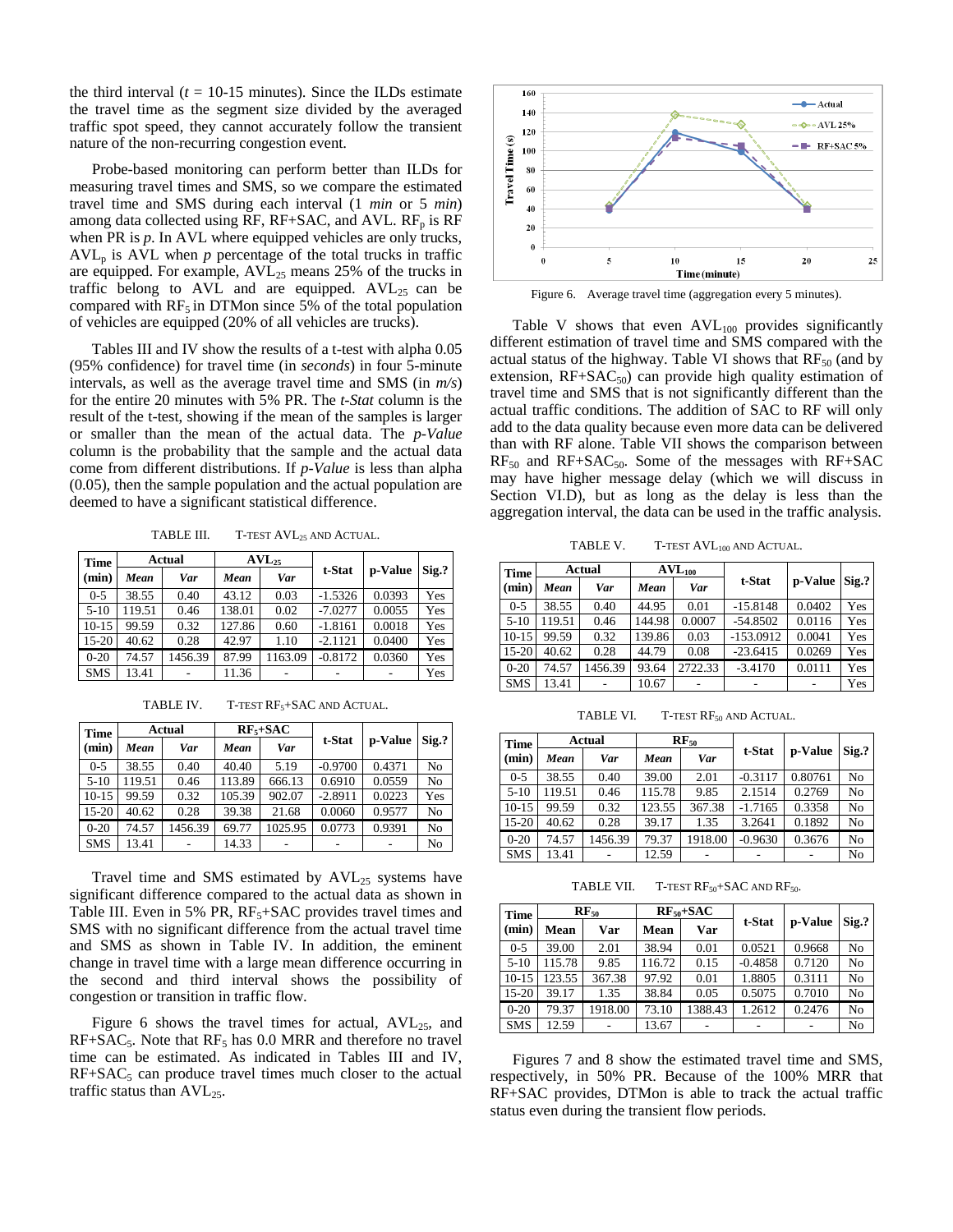

Figure 7. Travel time in 50% PR (aggregation every 5 minutes).



Figure 8. SMS in 50% PR (aggregation every 5 minutes).

Figure 9 shows the trend in SMS when the aggregation interval is 1 minute. This indicates that transitions in traffic flow rate can affect travel times and speeds. Even at this level of aggregation, RF+SAC can track the actual status closely.



Figure 9. SMS in 50% PR (aggregation every minute).

Table VIII summarizes the comparison of DTMon with conventional sensors and detectors currently in use as well as other probe vehicle-based systems, such as AVL. Note that WLT system performance is very similar to AVL except that WLT has also issues with accurately detecting the location and timing of vehicles at a specific point.

TABLE VIII. COMPARISON OF DTMON WITH OTHER TECHNOLOGIES.

| <b>Good Estimate?</b> | <b>Sensors and</b><br><b>Detectors</b> | AVI.          | <b>DTMon</b> |
|-----------------------|----------------------------------------|---------------|--------------|
| <b>Travel Time</b>    | Not Available                          | Overestimate  | Yes          |
| SMS                   | Not Available                          | Underestimate | Yes          |

As mentioned earlier, point-based sensors and detectors cannot directly measure travel times. AVL systems are

typically installed in commercial trucks, which have different characteristics than the majority of traffic (slower acceleration/deceleration, larger inter-vehicle gaps, resulting in longer travel times).

## *D. Latency (Message Delay)*

Sensors and detectors sense vehicles instantly. Their collected data are usually transferred to a TMC periodically via cable or wireless communication with some amount of latency. The aggregation usually happens every 5 minutes [5, 6]. In AVL systems, vehicles' location and speed are probed periodically with negligible delay but these locations and speeds must be interpolated for a desired location and specific point on the road. For example, a vehicle with maximum speed 30  $m/s$  can be probed anywhere around  $VS_2$  in range of 15 meters when sampling period is every 5 seconds (which is a high rate). In the best case, a vehicle's location is probed when it is exactly passing  $VS_2$  at probe time. With a lower sampling rate, this offset increases.

Latency in DTMon varies depending upon several factors. As described in Section V.A, the *message delay* of a message is the time difference between when the message was generated by the vehicle and when it is received by a TO. The variation in the delay depends on the method of message delivery. For example, RF adds very small delay (in terms of milliseconds) while store-and-carry adds some travel time to the carried messages. In the previous section, we showed that TOs are capable of collecting and estimate high quality travel times and speeds as well as their trends even in traffic with transient flow rate and with various market penetration rates.



Figure 10 shows the message delay when RF+SAC is used with different PR. In 5% PR, the MRR (of messages sent from  $VS<sub>2</sub>$  to TO<sub>1</sub>) is zero when RF is used and only RF+SAC could deliver the messages. This increases the message delay by the average travel time from  $VS_2$  to TO<sub>5</sub>. In medium PR like 50%, almost half of the messages could be forwarded to  $TO<sub>1</sub>$ , with an average message delay of 7 *ms*. The rest of the messages are carried to  $TO<sub>5</sub>$ . Congestion during the second and third interval (between 5-10 minutes) also adds additional delay to the messages that are carried. In high PR like 100%, more messages are forwarded (80%) than carried (20%) and the average message delay becomes lower.

Message delay can be a factor in selecting the method of message delivery. In Tables VI and VII we showed that in 50% PR and higher, RF and RF+SAC can provide high quality